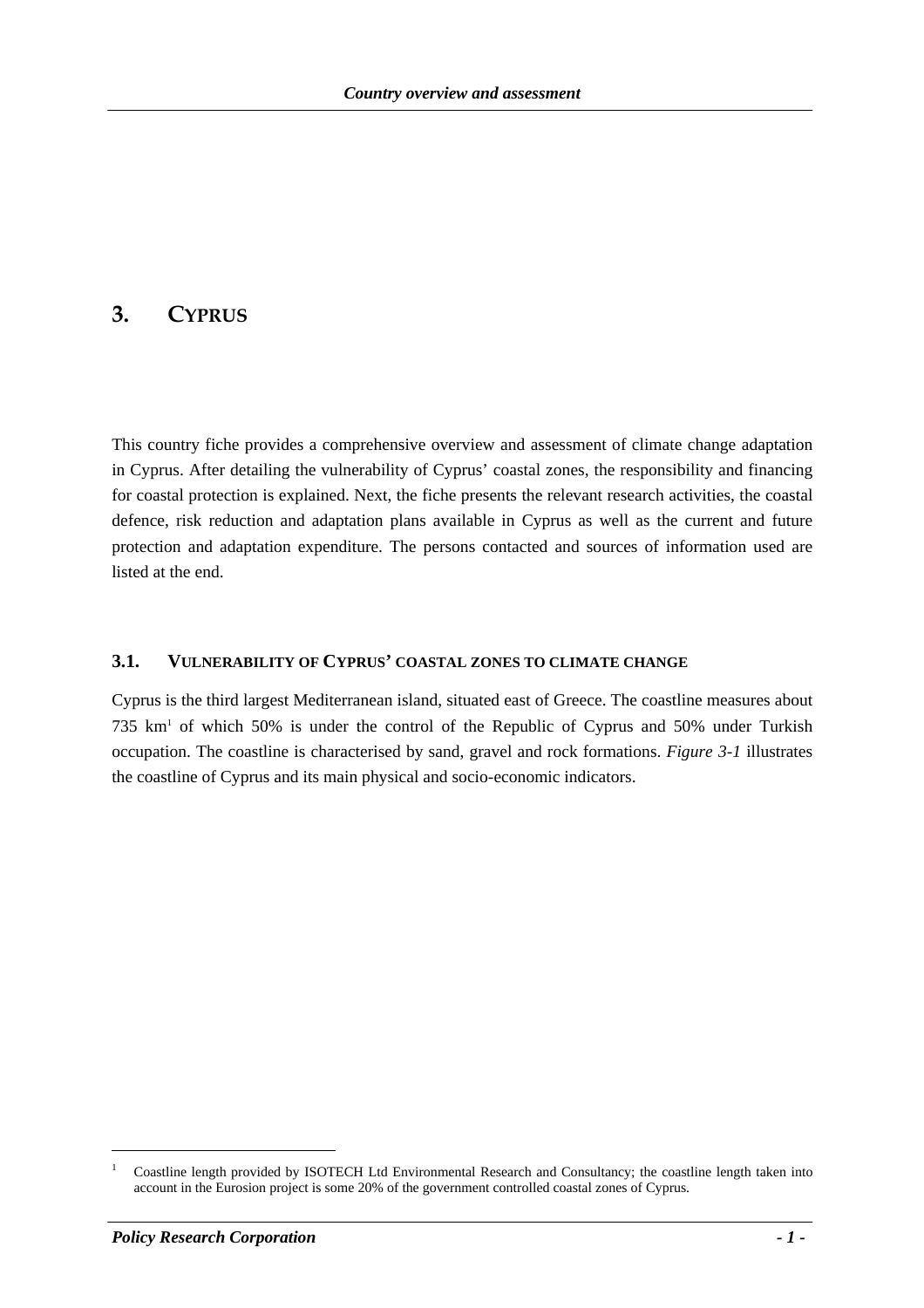<span id="page-1-0"></span>

**Figure 3-1: Coastline of Cyprus and its main physical and socio-economic indicators<sup>2</sup>** 

*Source: Policy Research based on EEA, 2006, The changing faces of Europe's coastal areas (for Sea Level Rise and 10 km coastal zone below 5 metres elevation); European Commission (Eurosion study), 2004, Living with coastal erosion in Europe: Sediment and space for sustainability (for coastline length and coastline subject to erosion); Eurostat 2004 (for GDP and population in 50 km zone)* 

The following paragraphs discuss the main climate change risks for the coastal zones of Cyprus. The main climate change impact Cyprus has to deal with is persistent drought resulting in freshwater shortage. In addition, 30% of the coastline under control of the Republic of Cyprus is subject to erosion.

#### *a/ Flooding and erosion*

Cyprus has not experienced any severe floods from the sea in the past. Also in the coming years, Cyprus is not expected to become very vulnerable to sea flooding. Research results (e.g. IPCC) suggest only a small SLR and the country is experiencing a land lift-up counteracting this potential effect.

Nevertheless the coastal zone<sup>3</sup> of Cyprus is a valuable and vulnerable area. This zone, in which most urban development and economic activity takes place, covers 23% of the total country's area, 50% of total population and 90% of the tourism industry. The most vulnerable part in this regard is the low-lying region of Larnaca located on the south coast of the island.

Erosion constitutes a greater threat than flooding especially for the sandy and gravel beaches of the island. At the moment, 38% of the coastline is already subject to erosion, mostly the result of human

<sup>2</sup> Vulnerability data limited to the part under the control of the Republic of Cyprus (50% of country total). 3

The coastal zone is accepted by the Cyprus Ministry of Communications and Works as the strip up to 2 km from the coast.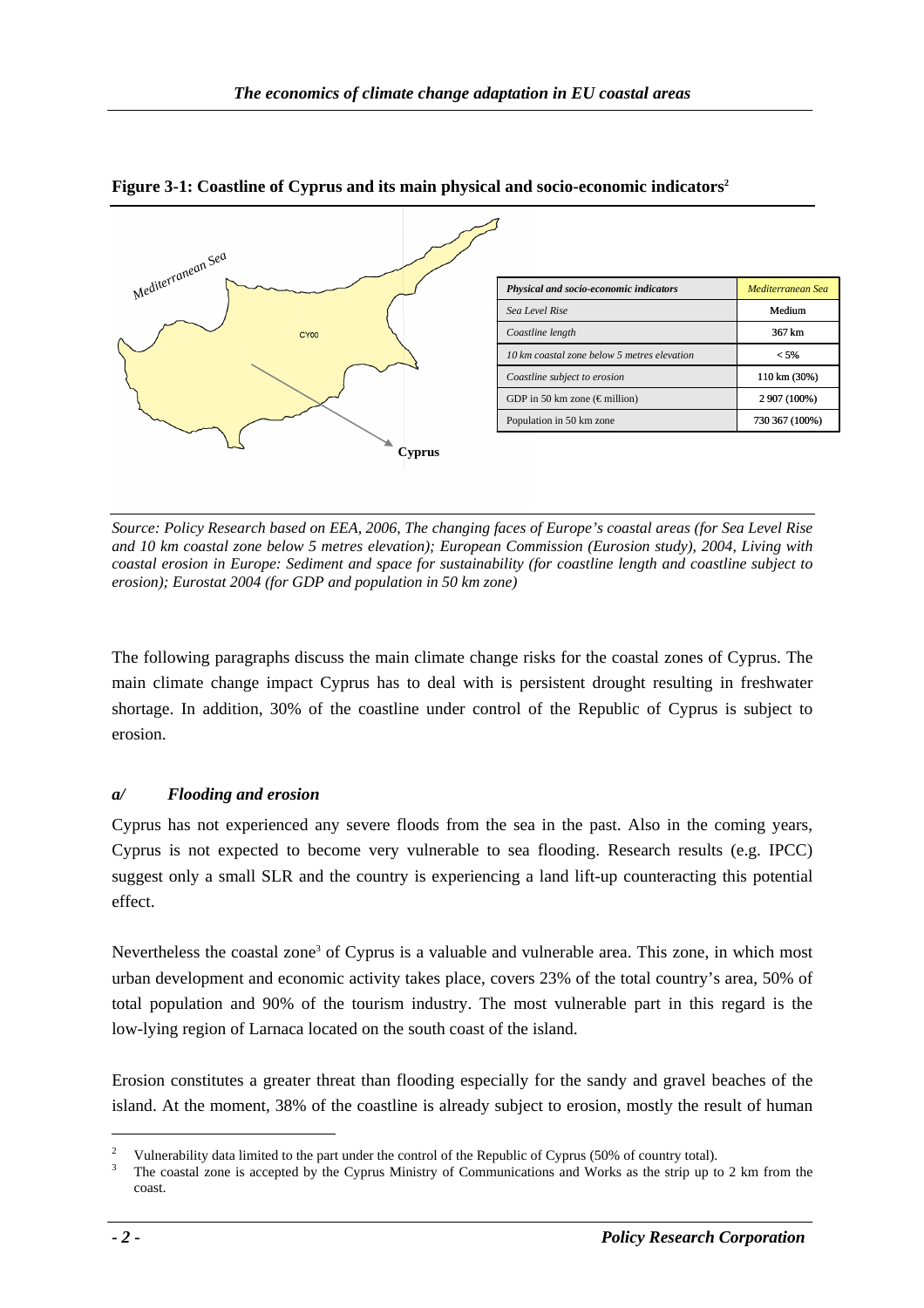activities such as beach mining, dam and illegal breakwater construction and urbanisation. Climate change could worsen this situation.

#### *b/ Freshwater shortage*

At present, the main issue Cyprus has to deal with is freshwater shortage forcing the country to import water from Greece. The whole of Cyprus suffers from droughts, and desertification has started already in certain areas. Rainfall in Cyprus has dropped by about 20% over the past 35 years and the water runoff into reservoirs has declined by 40%.

#### *c/ Loss of coastal eco-systems*

In line with the EU's Habitat Directive<sup>4</sup>, Cyprus compiled a national list of habitats to be dedicated as 'special areas of conservation'. This list of important areas for Cyprus includes forest areas but also lakes and wetlands. By restricting mass-scale development in these areas Cyprus wants to make a step towards the conservation of water-related eco-systems. The impact of climate change for coastal ecosystems such as wetlands in Cyprus is not known yet as research in this domain is still lacking.

# **3.2. RESPONSIBILITY AND FINANCING FOR COASTAL PROTECTION AND CLIMATE ADAPTATION**

The *Coastal Section of the Ministry of Communications and Works* is the main actor involved in coastal defence. Permission for coastal defence works needs to be obtained from different governmental departments as well as local authorities.

The *Coastal Section of the Public Works Department, Ministry of Communications and Works*, is the agency responsible to plan, design and survey coastal protection and improvement works. Before any protection works can be carried out, permission needs to be obtained by the *District Officers, Ministry of the Interior*, who are the owners of the coastal zone. Such a permit is subject to an environmental impact assessment to be approved by a *Technical Environmental Committee*, subordinate to the *Environment Service of the Ministry of Agriculture, Natural Resources and Environment*. Several governmental departments are represented in this Committee as well as delegates of the ecological and environmental NGOs of Cyprus.

At sub-national level the municipalities are involved. Municipalities have their own technical department responsible for issuing town planning permits in their area. However, for coastal

<sup>&</sup>lt;sup>4</sup> Council Directive 92/43/EEC of 21 May 1992 on nature conservation.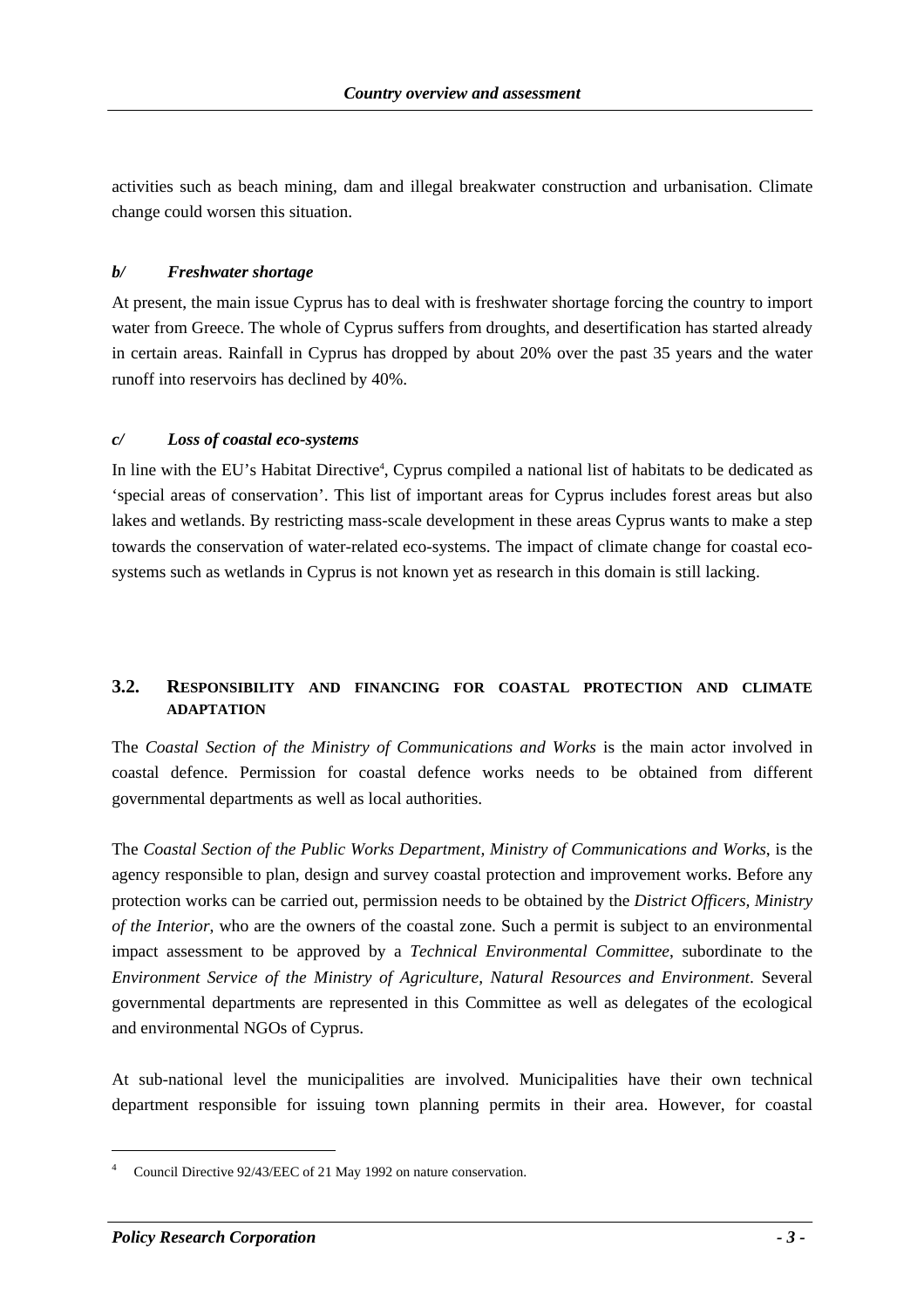structures they also need to obtain the permission of the District Officer, *Ministry of the Interior*. Financing of the coastal protection structures is shared between the government and the municipalities.

The *Water Development Department, Ministry of Agriculture, Natural Resources and Environment*, is the agency responsible for water resource management in Cyprus.

# **3.3. RESEARCH INTO CYPRUS' VULNERABILITY TO CLIMATE CHANGE AND CLIMATE CHANGE SCENARIOS**

Due to the lack of appropriate infrastructure, research to future climate scenarios or specific vulnerability assessments are not yet available for Cyprus (e.g. the University of Cyprus only exists since 2005). Nevertheless, the *Ministry of Agriculture, Natural Resources and Environment* has the intention to launch a study on the vulnerability of Cyprus to climate change in 2009. Part of the study will be dedicated to mitigation and adaptation measures. In addition, the Ministry is supported by the Meteorological Service for weather forecasts.

The *Meteorological Service*, a government department under the Ministry of Agriculture, Natural Resources and Environment, is responsible for the provision of meteorological data, the monitoring of climatic variations and trends and the compilation of climatological statistics, studies and reports. The institute collects historical information on SLR and changes in wind patterns as well as wave heights.

# **3.4. COASTAL DEFENCE, RISK REDUCTION AND ADAPTATION PLANS IN RELATION TO CLIMATE CHANGE**

In Cyprus, coastal defence is concentrated on the problem of erosion. Furthermore measures are undertaken to counteract the issue of freshwater shortage. Cyprus is gradually developing Master Plans to protect the entire coastline against erosion and fights the problem of water shortage with the import of freshwater from Greece. Specific climate change scenarios are not taken into account in any of these actions as related research is still lacking.

At present, the Environment Service of the Ministry of Agriculture, Natural Resources and Environment has the intention to launch besides a vulnerability study also a tender to establish a national climate change adaptation plan. Coastal areas will be included, but further details are not available at this stage.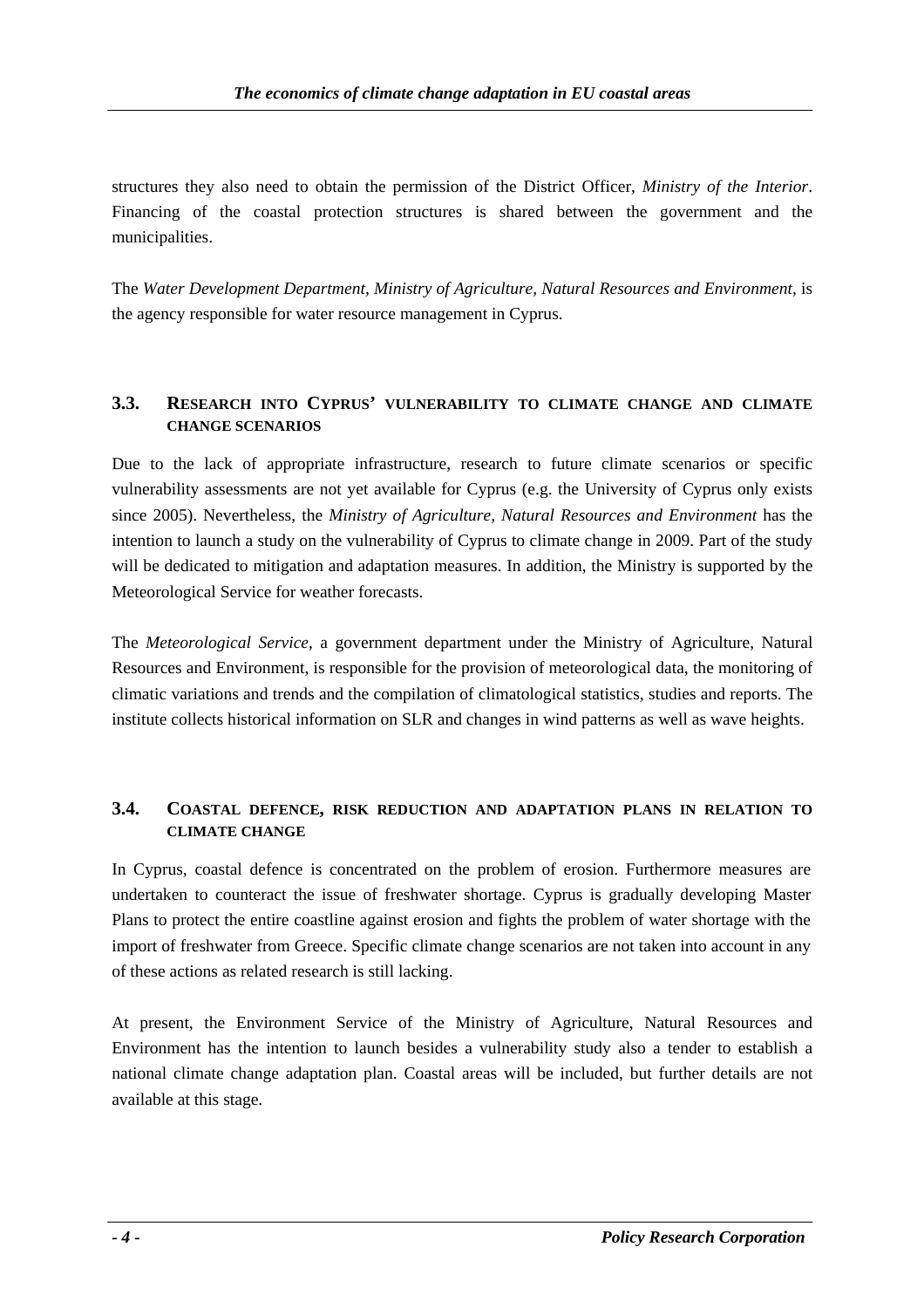#### *a/ Measures taken to counteract coastal erosion*

In the period 1993-1996 a coastal zone management project<sup>5</sup> was carried out with the objective to identify proper protection methods and improve the quality of beaches without causing serious impacts on the environment. The project budget amounted to  $\epsilon$ 1 million.

The entire coastline of the Republic of Cyprus was divided in 12 'sections' or coastal areas based on their morphology. Master Plans as well as conceptual and detailed designs were developed for three of the twelve coastal areas (Limassol, Larnaca and Paphos South). The 3 sections were selected based on a multi-criteria-analysis (MCA)<sup>6</sup> and a cost comparison between alternative erosion solutions was carried out.

In 1998 the Cyprus government started with the implementation of these Master Plans. Up to now, six breakwaters have been constructed in the region of Larnaca and fourteen in the region of Limassol. In addition a number of illegal groins have been removed (mainly built by private parties such as hotel owners).

A coastal section monitoring system is needed to support shoreline management in Cyprus. To this end, 200 beach profiles have been established along the coast. To assess the shoreline position and the rate of erosion these profiles are measured once a year, in summer, up to a depth of -10 m or -20 m.

In the period 2000-2006 a second project, dealing with three new sections (Kato Tyrgos Tillirias, Crysochou Bay and Zygi-Kiti) was carried out in cooperation with the National Technical University of Athens. The budget for this project was again € 1 million and was financed entirely by the Republic of Cyprus.

The study for the region of Kato Tyrgos Tillirias is still at a preliminary stage and the Master Plan for Khrysochou Bay, which foresees the construction of a series of breakwaters, has been submitted for approval by the Technical Environmental Committee. The Master Plan for Zygi-Kiti has been approved by the Technical Environmental Committee and the construction of 15 parallel breakwaters will begin early 2009.

The preparation of a Master plan for a  $7<sup>th</sup>$  section, Geroskipou, has recently started. During the coming years, the Cyprus government intends to prepare Master Plans and detailed designs for all remaining areas.

<sup>5</sup> The project was co-financed by the EC and the Republic of Cyprus and carried out with the support of Delft Hydraulics (the Netherlands).

For this MCA, 6 major categories were defined: coastal erosion, coastal ecology, coastal problems, social awareness, coastal development planning and data availability.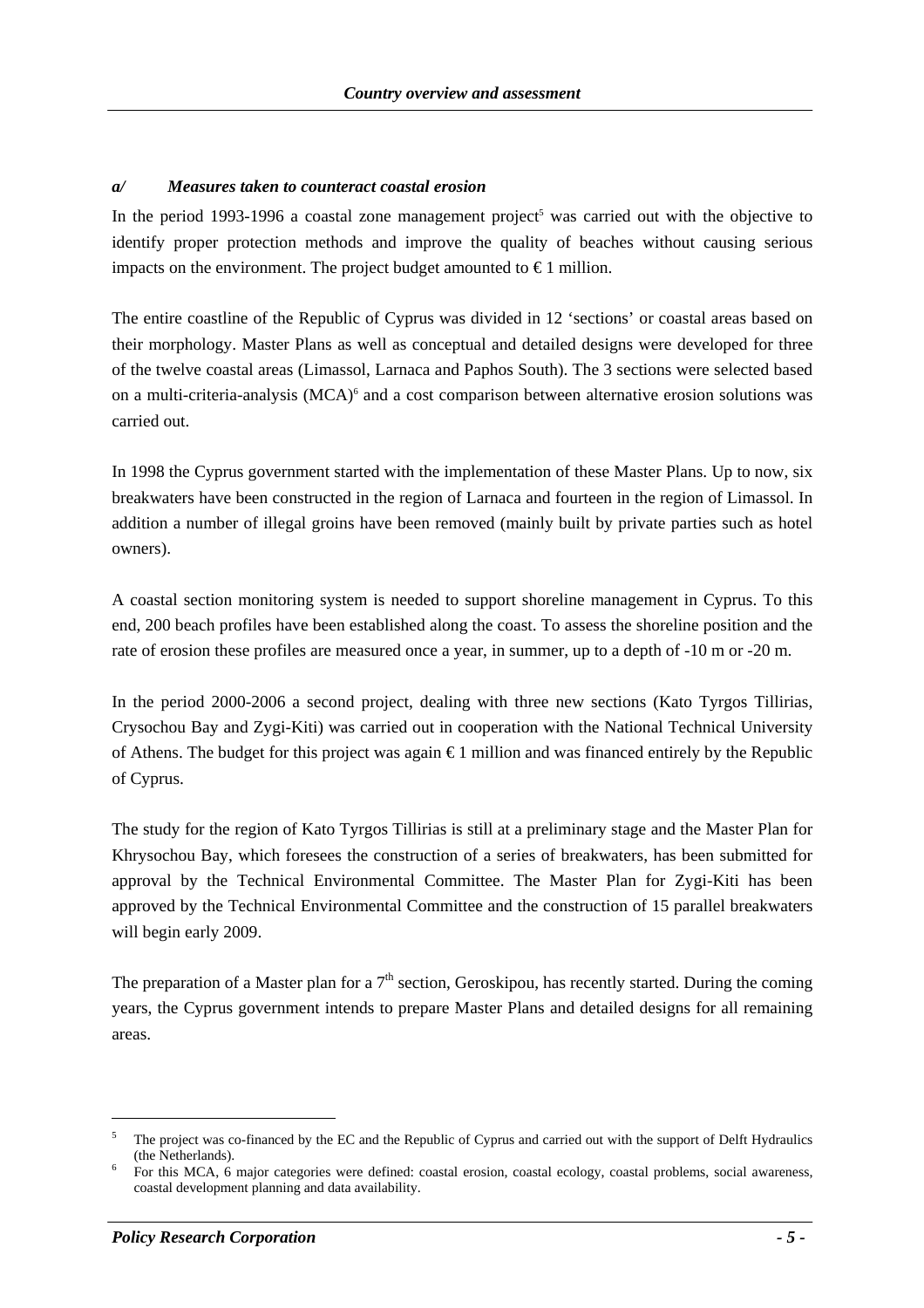Although Cyprus has always been using breakwaters and groins to face the problem of erosion<sup>7</sup>, difficulties are to be expected with the use of these structures in the future. The natural resources<sup>8</sup> are being exhausted and environmental lobby groups (e.g. AKTH<sup>9</sup>), fighting against the use of hard coastal defences, have gained increased attention in Cyprus.

## *b/ Measures taken to counteract the problem of water stress*

In an effort to increase the availability of water and decrease the demand, during the past 40 years Cyprus invested not only in water infrastructure but also in demand management measures. However, due to the reduction of the annual precipitation and the prolonged and recurring droughts, coupled with a high increase in demand due to tourism development (e.g. golf courses, swimming pools), the natural water resources cannot satisfy demand.

Confronted with this lack of water, the Ministry of Agriculture, Natural Resources and Environment, through the Water Development Department has, since 1997, resorted to supplying non-conventional water resources by means of desalination techniques, wastewater reclamation and re-use and utilisation of low quality water.

Today, water management efforts in Cyprus concentrate not only on the efficient use of the available conventional water resources but also on the use of non-conventional water resources and the promotion of a water conservation culture amongst its population.

Two desalination plants currently operate on the island, one in Dhekelia and one in Larnaca with a total capacity of 33 million  $m^3$ /year<sup>10</sup>. As also this resource is not sufficient to satisfy demand the Government of Cyprus has applied a drastic Drought Mitigation and Response Plan with a series of emergency measures, including the transfer of potable water from Greece, limitation of the public supply of water to agriculture and restrictions on the supply of drinking water to households, limiting the supply to only 36 hours per week.

Furthermore, an effort is also made to integrate recycled wastewater into the water balance. Today 14.5 million m<sup>3</sup> of recycled wastewater is produced each year in Cyprus and is re-used in agriculture and landscape irrigation, increasing the availability of freshwater for domestic use. Annual water recycling is estimated to increase to 52 million m<sup>3</sup> by 2012. At the same time water demand

<sup>7</sup> Sand nourishments are not an option as the sand is too fine and dredging is prohibited in many areas.

Cyprus uses rocks coming from its inland mountains for the construction of breakwaters and groins, but nowadays many mountainous areas have been designated as protected areas.<br><sup>9</sup> AKTH (Greek for 'coast) is an environmental lobby-group that bases itself on scientific evidence to try to counteract

certain decisions taken by the government (e.g. the use of breakwaters), www.akti.org.cy.<br><sup>10</sup> Both plans operate under a BOT agreement, meaning that the investor [builds an infrastru](http://www.akti.org.cy/)cture project, operates it for an

agreed period of time to recover the investment and to earn a profit and then returns it to the government.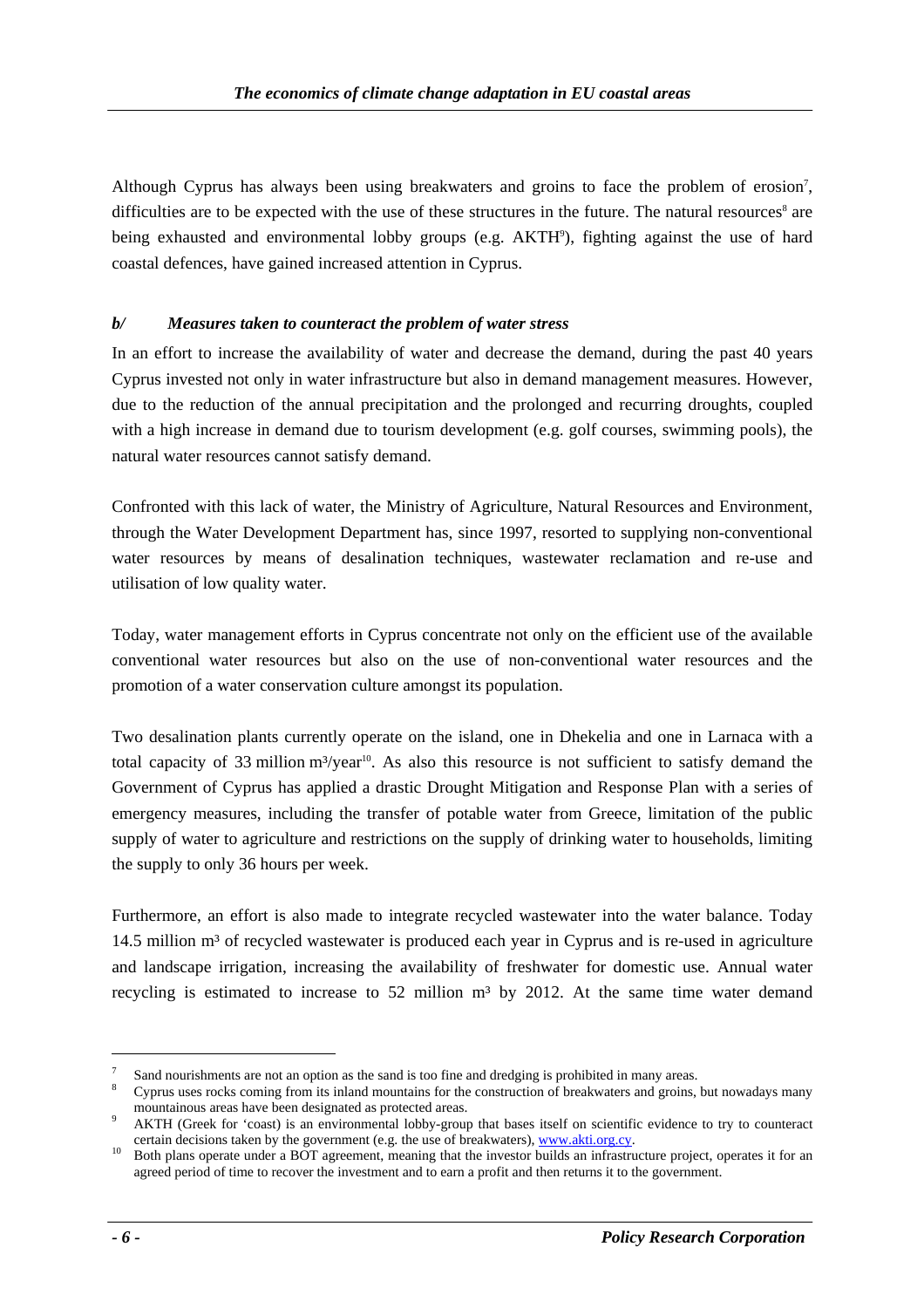management measures such as improving water supply distribution networks based on leakage detection are another continuous effort of the government of Cyprus.

Finally, Cyprus has also been investing in the promotion of a water conservation culture. The Water Development Department organises lectures for students as well as media campaigns and supports and participates in environment protection festivals and fairs. It also promotes the use of lower grade water and water conservation practices through a subsidisation scheme, in effect since 1997.

Also the Turkish Cypriot Community intends to take specific measures. They plan to develop a water pipeline running between southern Turkey and Northern Cyprus that could carry up to 70 million m<sup>3</sup> of water. The construction is expected to cost around \$ 400 million.

## **3.5. PAST, PRESENT AND FUTURE ADAPTATION EXPENDITURE**

For Cyprus, the adaptation expenditure has been split between the protection against flooding and erosion on the one hand, and actions to counteract freshwater shortage on the other hand.

#### *a/ Flooding and erosion*

Between 1998 and 2008, Cyprus spent  $\epsilon$ 0.45 million annually on the implementation of the Master Plans to combat coastal erosion. Furthermore, the annual expenditure for monitoring the coast amounts to  $\epsilon$ 0.35 million, which can be categorised as yearly 'fixed' maintenance cost. Therefore, in 2008, the amount spent to protect the coastal zones of Cyprus against flooding and erosion amounted € 0.8 million. Over the entire period considered (1998-2015) about € 15.4 million will be spent to protect Cyprus against flooding and erosion.

It must however be noted that none of the studies and Master Plans have taken any kind of climate scenario into account. More detailed information can be found in *[Table 3-1](#page-7-0)*.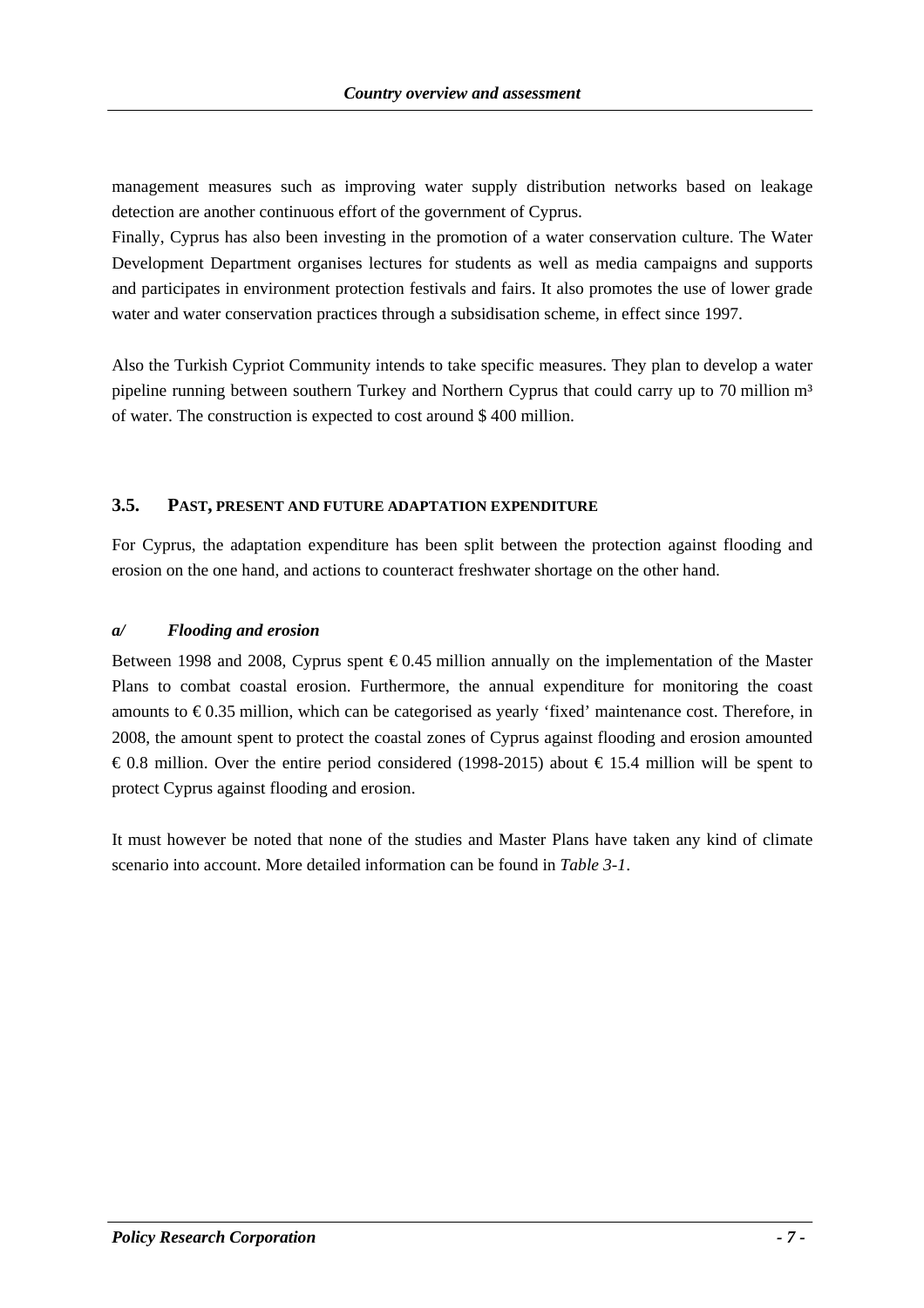| Year         | <b>MAINTENANCE</b><br><b>EXPENDITURE</b> | <b>CAPITAL EXPENDITURE</b>                                             | <b>INDIRECT EXPENDITURE</b>                                                          |              |
|--------------|------------------------------------------|------------------------------------------------------------------------|--------------------------------------------------------------------------------------|--------------|
|              | Coastal profile monitoring<br>system     | <b>Implementation of Master Plans</b><br>to reduce the risk of erosion | Second project dealing with<br>Kato Tyrgos Tillirias,<br>Crysochou Bay and Zygi-Kiti | <b>TOTAL</b> |
| 1998         | 0.35                                     | 0.45                                                                   |                                                                                      | 0.8          |
| 1999         | 0.35                                     | 0.45                                                                   |                                                                                      | 0.8          |
| 2000         | 0.35                                     | 0.45                                                                   | 0.14                                                                                 | 0.94         |
| 2001         | 0.35                                     | 0.45                                                                   | 0.14                                                                                 | 0.94         |
| 2002         | 0.35                                     | 0.45                                                                   | 0.14                                                                                 | 0.94         |
| 2003         | 0.35                                     | 0.45                                                                   | 0.14                                                                                 | 0.94         |
| 2004         | 0.35                                     | 0.45                                                                   | 0.14                                                                                 | 0.94         |
| 2005         | 0.35                                     | 0.45                                                                   | 0.15                                                                                 | 0.95         |
| 2006         | 0.35                                     | 0.45                                                                   | 0.15                                                                                 | 0.95         |
| 2007         | 0.35                                     | 0.45                                                                   |                                                                                      | 0.8          |
| 2008         | 0.35                                     | 0.45                                                                   |                                                                                      | 0.8          |
| 2009         | 0.35                                     | 0.45                                                                   |                                                                                      | 0.8          |
| 2010         | 0.35                                     | 0.45                                                                   |                                                                                      | 0.8          |
| 2011         | 0.35                                     | 0.45                                                                   |                                                                                      | 0.8          |
| 2012         | 0.35                                     | 0.45                                                                   |                                                                                      | 0.8          |
| 2013         | 0.35                                     | 0.45                                                                   |                                                                                      | 0.8          |
| 2014         | 0.35                                     | 0.45                                                                   |                                                                                      | 0.8          |
| 2015         | 0.35                                     | 0.45                                                                   |                                                                                      | 0.8          |
| <b>TOTAL</b> | 6.3                                      | $\overline{8.1}$                                                       | $\overline{1.00}$                                                                    | 15.4         |

<span id="page-7-0"></span>Table 3-1: Expenditure to protect against coastal flooding and erosion  $(in \in million)^*$ 

*\* Proxy provided by the Coastal Section of the Ministry of Communications and Works* 

## *b/ Freshwater shortage*

Freshwater shortage is more of a problem for Cyprus. The annual expenditure related to this issue is much higher compared to for example the amount of money spent on building breakwaters and demolishing illegal groins to protect against erosion.

The expenditure related to the provision of freshwater has increased steadily over the past decade. The total cost for the Cyprus government to purchase desalinated water from private companies almost tripled in the last decade, from about  $\epsilon$ 10 million in 1998 to more than  $\epsilon$ 27 million in 2006. The improvement of village supply distribution networks is estimated at  $\epsilon$ 7.5 million per years up to 2008.

As persistent droughts continue to impact the country's freshwater resources and the demand keeps increasing, Cyprus has been obliged to take emergency measures such as the import of water from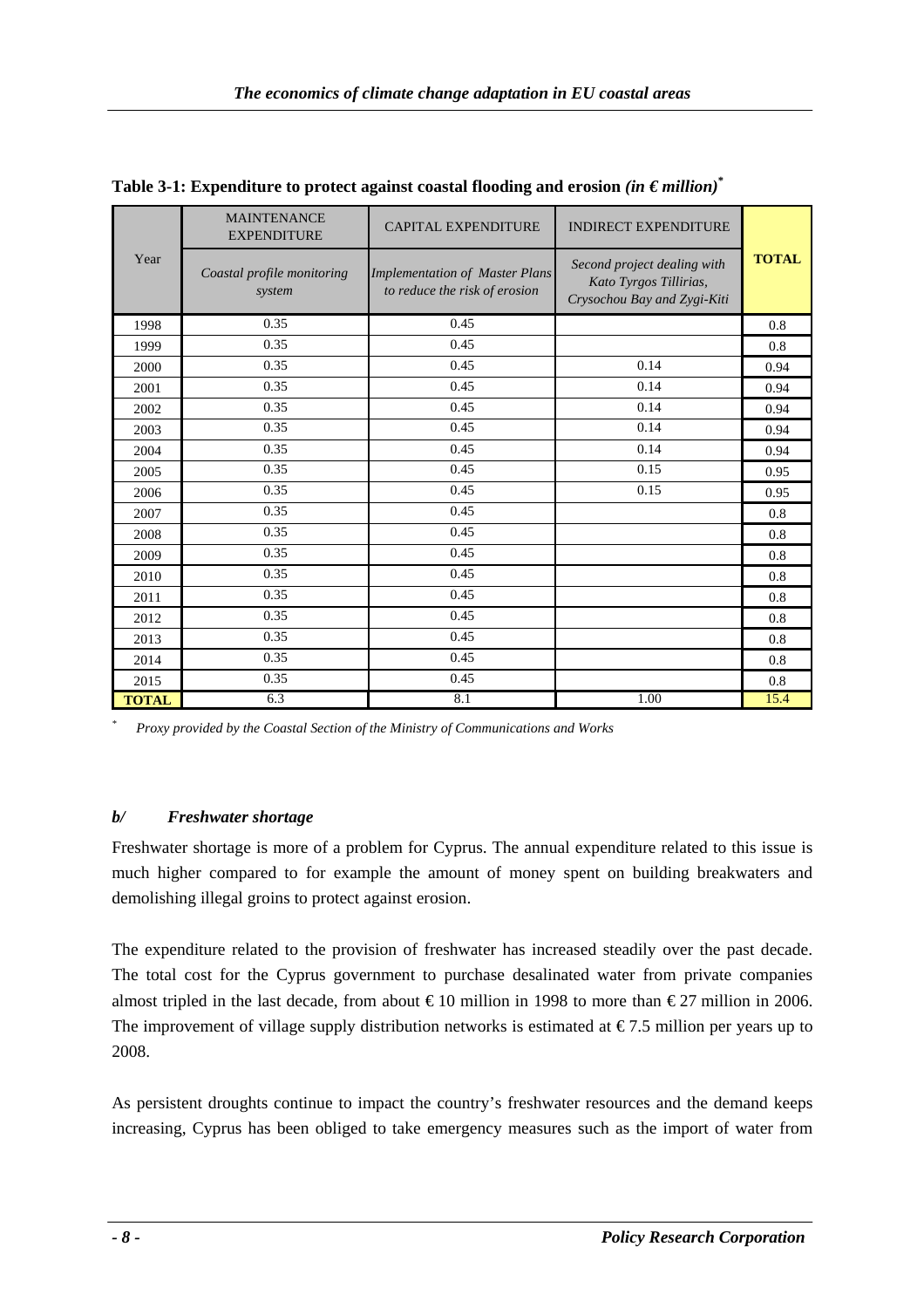Greece. The transportation of water from Greece by tanks is estimated to cost the country  $\epsilon$  54.2 million<sup>11</sup> over the period 2008-2009.

Also indirect actions related to the problem of freshwater shortage show an aggravation of the problem. The budget spent on awareness raising campaigns increased more than five-fold during the last 3 years, from  $\epsilon$ 0.16 million in 2005 to  $\epsilon$ 1.2 million in 2007 and 2008.

An overview of all water related expenditures has been provided in *[Table 3-2](#page-9-0)*. As Cyprus does not take climate change explicitly into account when defining actions to overcome the problem of freshwater shortage, it is difficult to indicate which freshwater supply expenditures are solely made to adapt to climate change and which ones are related to an overuse of the available resources. Furthermore, the expenditure on the construction of desalination plants and improvement of water supply networks is also related to increased urbanisation and regional development.

At the end of October 2008, the European Commission proposed to financially support Cyprus with a single payment of  $\epsilon$ 7.6 million from the European Solidarity Fund to help the island meet the costs of drought related emergency measures as the import of water from Greece.

<sup>&</sup>lt;sup>11</sup> The total cost for immediate and short term emergency measures (actions to be taken in 2009 and 2010) to enhance domestic water supply is estimated at € 287 million; estimate provided by *Water Development Department of the Ministry of Agriculture, Natural Resources and Environment.*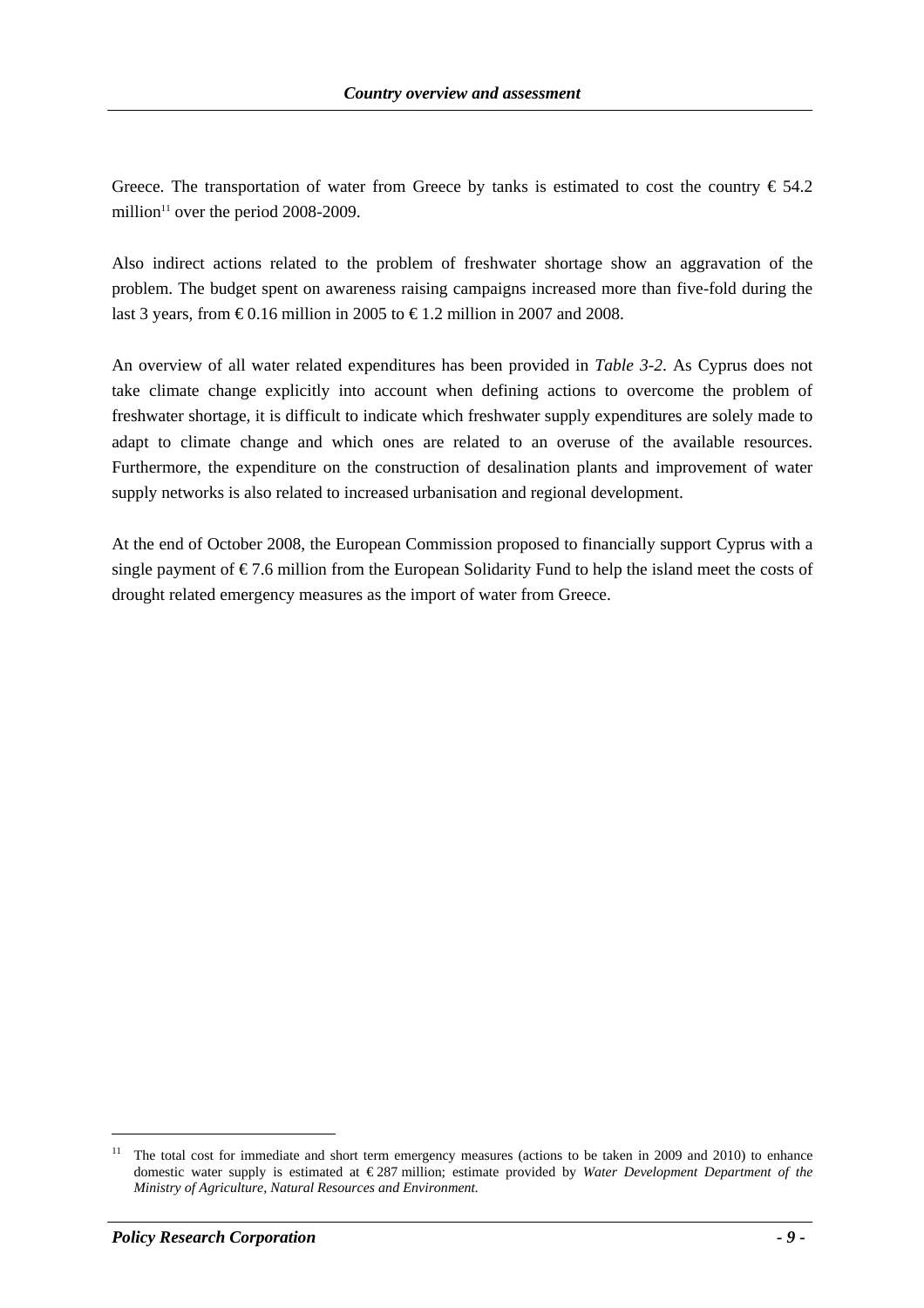| Year | <b>REGULAR EXPENDITURE</b> |                                                                      | <b>EMERGENCY</b><br><b>EXPENDITURE</b> | <b>INDIRECT</b><br><b>EXPENDITURE</b> |
|------|----------------------------|----------------------------------------------------------------------|----------------------------------------|---------------------------------------|
|      | Desalination plants*       | Improvement of village<br>water supply<br>distribution<br>networks** | <b>Import water from</b><br>Greece*    | Awareness raising<br>$camp alguns*$   |
| 1998 | 10.25                      |                                                                      |                                        | < 0.1                                 |
| 1999 | 13.17                      |                                                                      |                                        | < 0.1                                 |
| 2000 | 18.06                      |                                                                      |                                        | < 0.1                                 |
| 2001 | 23.09                      | 7.5                                                                  |                                        | < 0.1                                 |
| 2002 | 28.86                      | 7.5                                                                  |                                        | $< 0.1$                               |
| 2003 | 30.20                      | 7.5                                                                  |                                        | < 0.1                                 |
| 2004 | 27.75                      | 7.5                                                                  |                                        | < 0.1                                 |
| 2005 | 29.99                      | 7.5                                                                  |                                        | 0.16                                  |
| 2006 | 26.75                      | 7.5                                                                  |                                        | 0.55                                  |
| 2007 | 30                         | 7.5                                                                  |                                        | 1.20                                  |
| 2008 | 30                         | 7.5                                                                  | 27.1                                   | 1.2                                   |

<span id="page-9-0"></span>Table 3-2: Expenditure to freshwater supply and policy  $(in \in million)$ 

*\* Expenditure provided by the Water Development Department of the Ministry of Agriculture, Natural* 

*Resources and Environment \*\* Calculated by Policy Research based on data received from the Water Development Department of the Ministry of Agriculture, Natural Resources and Environment; € 60.3 million has been invested for the improvement of village water supply distribution networks between 2001 and 2008 (€ 7.5 million per year); for 2009-2010, the estimated cost for replacement and improvement of domestic supply networks is estimated at € 43 million; after 2010, this is estimated at € 82.2 million in total*